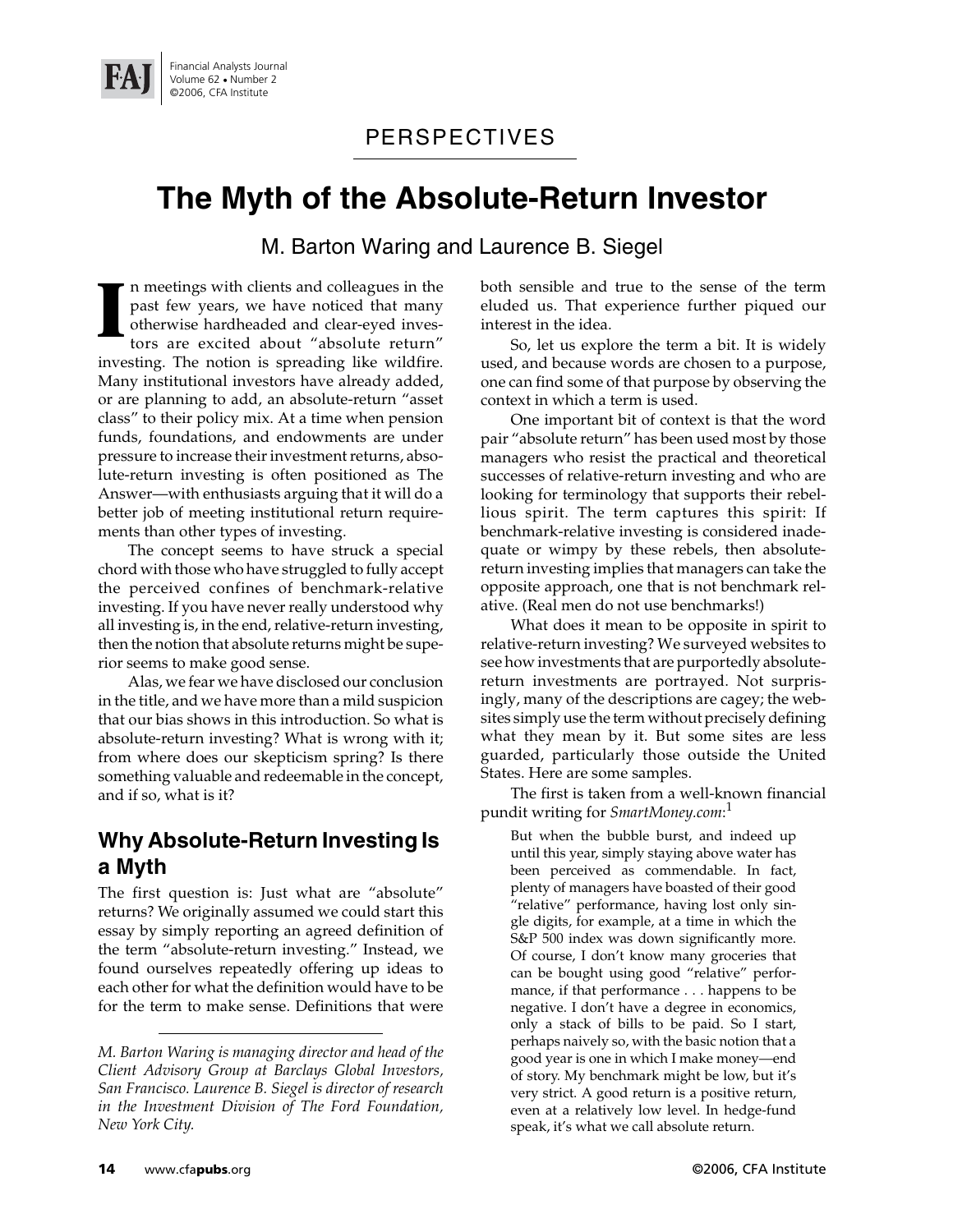Here is another, from Macquarie Bank, that emphasizes higher-than-market, positive returns:<sup>2</sup>

Absolute return investments can offer you potential benefits such as:

- the potential for *higher returns* than traditional asset classes
- the potential to achieve *positive returns* when traditional share markets are falling because they often adopt hedging strategies.

And another, to the same point, from the Australian Stock Exchange:<sup>3</sup>

Absolute return funds have the ability to produce positive investment returns regardless of general market conditions. The strategies they adopt can produce returns in both rising and falling markets.

These quotations are consistent with the notion of providing a return pattern that is different in spirit from those of relative-return investments. If a definition could be teased out of these statements, it might be that absolute returns are positive (as in absolute value) and always (or at least mostly) better than the market. The idea appears to be that, as a result of these combined attributes, the total return from absolute-return investing will have less downside risk and more upside return than the total return produced in a relative-return environment.

Many readers of this article will have already rejected this expansive approach to defining absolute returns and will have worked to come up with their own more sensible and less rebellious definition. We will offer our own view later—a view that will give some comfort to many of those sensible readers. But our view is stronger: We do not support continued use of the term.

Of course, we would not disagree that a return pattern that beats the market in rising markets and that does not lose money in falling markets would be a good thing—if it really existed *ex ante*. 4 (And as you will see, something like it can exist—but it is not an absolute return.)

One more bit of context: Today, the term "absolute return" seems to be used most often to describe what wealthy individual investors have always called hedge funds. Perhaps the term is thought to give more legitimacy or sophistication to the hedge fund approach in the institutional context. But absolute-return investing is really a more general term, and it has been applied to alternative strategies other than hedge funds as well as to certain conventional long-only managers (particularly those with concentrated portfolios that bear little resemblance to their benchmarks). Here, we focus on hedge funds because that is where the interest is today.

### **Definition and Importance of Relative Returns**

If absolute returns are supposed to be different from—and better than—relative returns, perhaps a place to start is with a discussion of relative returns. Beginning in 1963, Sharpe laid the foundation for how investment professionals understand and decompose total returns on portfolios today.<sup>5</sup> His work showed how the total return on *any* portfolio note the emphasis—can be decomposed into a part that is ascribable to the return on the market benchmark, which he called "beta," and an idiosyncratic in this case, manager-specific—part that is uncorrelated with the market, which he called "alpha" (plus the risk-free rate, or cash, of course).<sup>6</sup>

In the slightly condensed form popularized by Grinold and Kahn (2000a), this relationship is expressed as

$$
r_p = \beta_p r_{bm} + \alpha_p.
$$

To restate the equation in plain English, the excess return of a manager's portfolio (excess over the riskless rate),  $r_p$ , is the expected beta of that portfolio,  $β<sub>p</sub>$ , multiplied by the excess return of the manager's normal portfolio or custom benchmark, *rbm* (that is, the risk premium), plus an alpha (or residual term),  $\alpha_p$ , that is uncorrelated with the beta return.

Sharpe's observation is perhaps the most profound insight in modern finance. The return on *any*, repeat *any*, portfolio consists of a market part and a nonmarket part. In the jargon of finance, this idea is often abbreviated to simply: A portfolio has a part that is beta and a part that is alpha.

The beta part results from the average future exposure to total market returns, often expressed in terms of one or more market benchmarks. This mix of exposures is sometimes called a "normal portfolio." Most long-only managers know with relative clarity what their normal portfolios are; simple, single-factor examples are large-cap value and fixed-income credit. (Other, more complex examples are also possible.) For a purported absolutereturn manager, the normal portfolio may not have been purposefully or thoughtfully designed—and may be more implicit than explicit—but somewhere in the manager's investment style lies a "home," a set of factor exposures or betas that the manager goes to when he or she has no reason to go somewhere else.

Therefore, the notion that every return has a beta component and an alpha component applies to any portfolio—that is, to a portfolio with any normal portfolio or benchmark, including complex multifactor benchmarks. A portfolio that normally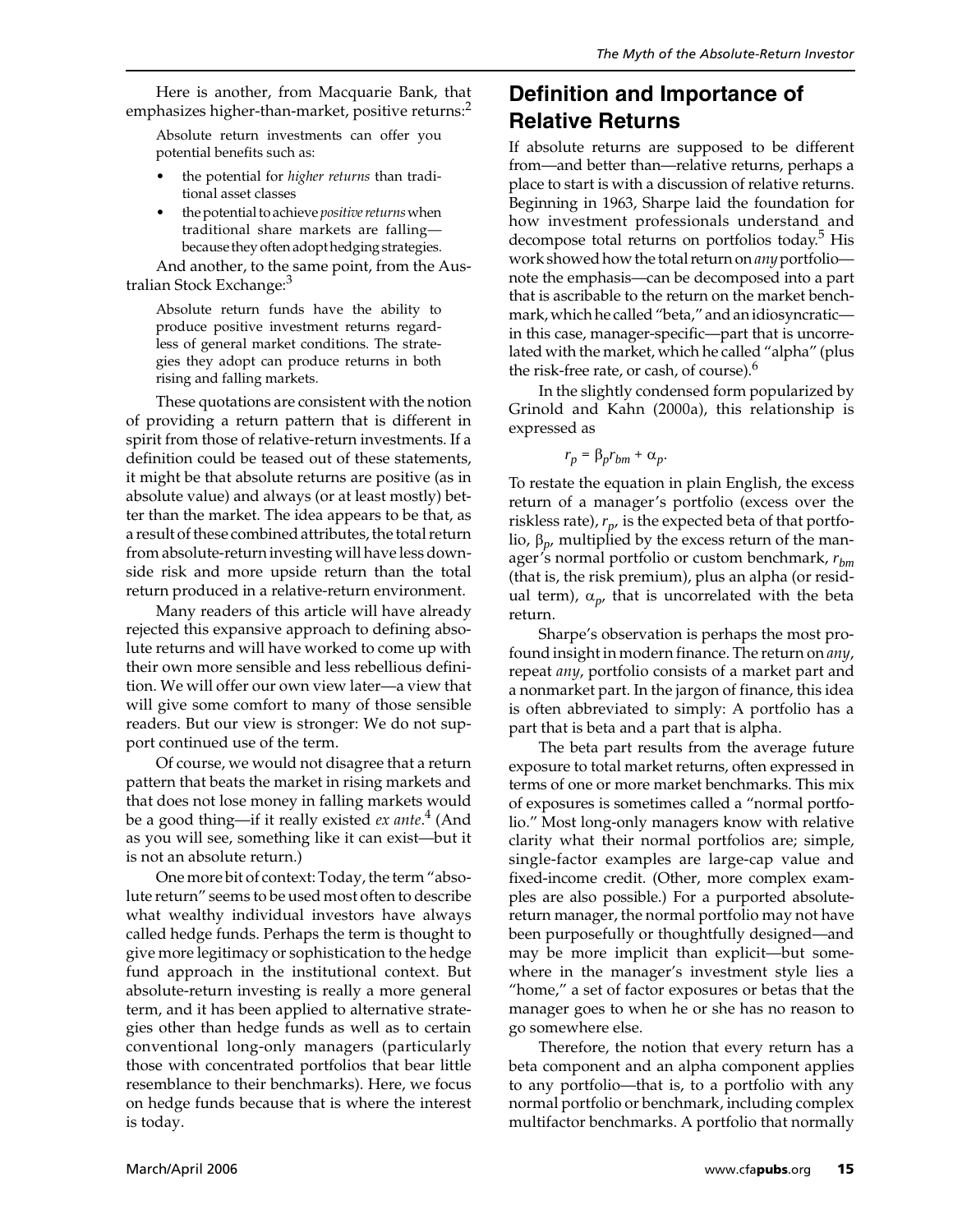contains multiple asset classes (or a fixed-income portfolio) could thus be analyzed within the same framework, the only difference being that the betas would represent exposures to style or asset-class factors other than (only) the equity market.

Why is this principle important? The returns of normal portfolios or custom benchmarks are easily achieved through mixes of index funds or derivative contracts (or, for more exotic market exposures, through some sort of recipe-driven portfolio that is essentially passive, although perhaps not available as an actual index fund $\delta$ ). Thus, beta returns are inexpensive, provide an expected risk premium *without* requiring skill, and are easy to achieve.

But positive expected alpha is hard to achieve. A manager must add realized returns over and above the returns of the beta exposures (and above the cash return from a zero-beta exposure) to generate pure alpha. The manager's clients, moreover, will surely expect pure alpha in subsequent years and may consider firing the manager if they do not get it.

The pure alphas result from manager deviations from the contents of the benchmark through security selection or from beta timing.<sup>9</sup> (This principle would apply to a portfolio with a cash benchmark—that is, zero betas—just as it does to a portfolio with a benchmark consisting of a more traditional mix of betas.) The original version of Sharpe's capital asset pricing model presumed that the expected alpha would be zero, but for those of us who believe in active management, this alpha could *conditionally* have a nonzero positive expected value if the two conditions of inefficiency and skill discussed in Waring and Siegel (2003) were satisfied. Positive *realized* alphas might well be had simply through luck, but positive *expected* alphas require special skill, skill that is sufficient to beat the rest of the skillful crowd that plays the markets.

And because expected alpha depends on a perception of skill that is agreed between buyers and sellers, it is not only hard to achieve but also (quite naturally) expensive.

## **Sorting Out Absolute Returns**

This explanation of betas and alphas is offered for a reason: Just because something is called an "absolute-return investment" does not mean it is granted an exception to the first law of financial gravity described in the previous section: The returns of *any* portfolio can be broken down into market (beta) components and an alpha component. So, here is the money question we are asking all hedge fund managers who fancy themselves

absolute-return investors: Is the expected return you offer investors attributable to your expected average exposure to the beta (single or multiple) that characterizes your normal portfolio, or is it attributable to expected alpha generated through skillful beta timing or security selection? ("Both" is an admissible answer, but it won't change our conclusion.)

And we give fair warning: Stop and think carefully before you answer! Here is how the conversation might go:

**Is It Beta?** If the answer is "beta" (or "both beta and alpha"), the manager is acknowledging that returns are attributable in whole (or in part) simply to the expected average exposure to beta factors—that is, to the fund's normal portfolio. So, with this answer, clients could get that portion of the return stream very inexpensively—nearly free relative to hedge funds or many actively managed products by holding index funds and various marketreplicating derivatives. The returns are "just beta," and as discussed, beta can be purchased readily and inexpensively. The "2 and 20" fee for beta is nice work if you can get it! But to charge clients hedge fund fees for the component of returns that could be replicated with an index fund is aggressive and probably not sustainable. The fact is, however, that "just beta" may be a more truthful answer than managers are comfortable accepting. Many studies strongly suggest that hedge funds have returns that are significantly explained by persistent beta exposures.

So, we've warned our absolute-return manager friends away from giving an answer that includes "beta." They may have us outsmarted, however, and plan to answer "alpha." After all, everyone knows that the skillful manager with a positive expected alpha has a valuable product that deserves a substantial fee. So "alpha" sounds like a pretty good answer. Right?

**Is It Alpha?** Be careful. By describing fund returns as alpha, managers acknowledge that they are relative-return investors! Alpha is *defined* as a relative return, the return generated over and above the manager's normal beta exposure, or benchmark.

Thus, we have demonstrated that there is no such thing as an absolute-return investor. The phrase propagates a myth—a financial air ball, cold fusion with other people's money! Like most myths of active management (see Waring and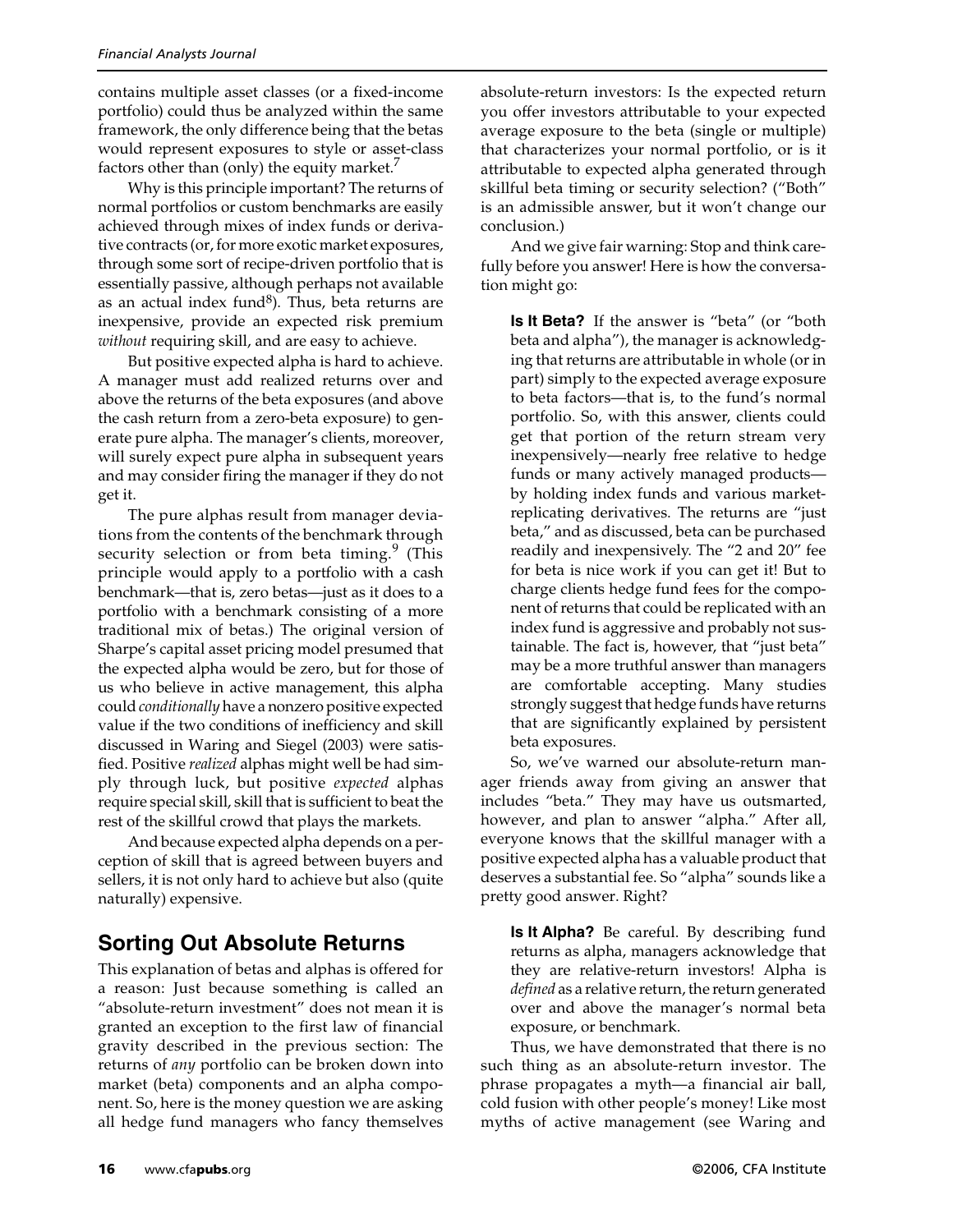Siegel 2005), it is apparently being promulgated to aid the marketing of yet another cynical investment practice—namely, the mixing of alphas and betas at a single fee level (the higher one, naturally).

Real investing is about understanding the differences between alpha and beta, picking a mix of betas as the normal portfolio, and trying to add alpha to that portfolio through security selection or market-timing bets.<sup>10</sup> Real added value comes only from relative-return investing.

No wonder we could not sensibly define absolute-return investing: There is no such thing. The term is intended to capture investor attention by offering an intuitively appealing alternative to the disciplines required by relative-return investing, but at the end of the day, it delivers beta returns plus or minus relative (alpha) returns. A sensible meaning for the term simply does not exist, unless one concedes that absolute return equals relative return, in which case there is no need for the term. It may appear to be a distinct type of investing, but if there is a distinction, it is a distinction without a difference.

More specifically, a well-managed hedge fund is at heart simply a portfolio with a low or zero beta and a (hopefully) high expected alpha. That's a relative return, whether the manager wants to admit it or not. And, of course, hedge funds are subject to the same zero-sum-game rules that apply to all active investing. Carefully designed studies have found that, as a group and after making reasonable corrections for survival bias, hedge funds do not exhibit statistically significant realizations of alpha.<sup>11</sup> No real surprise here for the hardheaded and clear-eyed investor: Hedge funds are not the "magic asset class" that some would like you to believe. Like any other actively managed fund, they rely on special skill for special success.

In this light, one can see that hedge funds and other purported absolute-return strategies are not a distinct asset class. As the betas of a hedge fund go to zero, which we will argue is the ideal level of beta exposure for such a fund, the natural (unconditional or market) return is simply the return on cash plus or minus the realized alpha. Technically, given that asset classes are always market risk categories, a zero-beta hedge fund should be in the *cash* asset class, not in some separately named class.<sup>12</sup> Saying there is an absolute-return asset class is the same as saying there is a pure-alpha asset class, but the industry does not engage in that practice for any other actively managed funds; we put them in the asset class that best matches their *beta* characteristics.

Please understand that we are not disparaging skillful hedge fund managers or any other truly skillful manager with a positive expected alpha by

virtue of that skill. Not all hedge fund managers can be above average, so the group as a whole cannot outperform a fair benchmark, but let us celebrate the fact that the *best* can be expected to outperform *ex ante*.

What we are pointing out is that such managers depend on skill as any other manager does and their goal is not an absolute-return goal but a relative-return goal, the goal of producing expected alpha. If investors understand what is really happening—that all forms of active management consist of making bets relative to some sort of benchmark—then they have a better chance of identifying managers, including hedge fund managers, who really do add value. And that understanding must be founded in relative-return space. *The universal goal of active management is to add value over a benchmark*.

Thus, all managers who make the effort to add special value to a portfolio, whether they want to admit it or not, must do the same thing: beat a benchmark (a normal portfolio or mix of betas). The challenge is the same for a hedge fund, a long-only manager, a market-neutral long–short manager, a traditional active manager, a quantitative active manager—whatever type of manager. Even Warren Buffett has a benchmark, a cost of capital or blend of beta payoffs, that he must beat if he wants Berkshire Hathaway to go up more than the rest of the market.<sup>13</sup> So, the most famous absolute-return investor in the world is, in fact, a relative-return investor—as are all absolute-return investors.

Relative-return investing may seem timid and constrained to those who do not understand the difference between beta and alpha, but it is the only means through which real value can be added to portfolios. Relative-return investing is the only kind of value-added investing that really exists. Get over it!

# **The Way Hedge Funds Ought to Be**

We cannot salvage the term "absolute return," but we can salvage the concept of the hedge fund—that is, of a fund that takes both long and short positions as originally envisioned by Alfred Winslow Jones.14 To do so requires us to acknowledge that, as we have stated, all efforts to add special value are, at their heart, relative-return investing—a search for pure alpha—and success requires meeting the two conditions of (1) inefficiency in the relevant market and (2) skillful selection of investment positions. A hedge fund or any other active manager that is operating in an inefficient market and has special skill at exploiting those inefficiencies can fairly be expected to add alpha, to beat the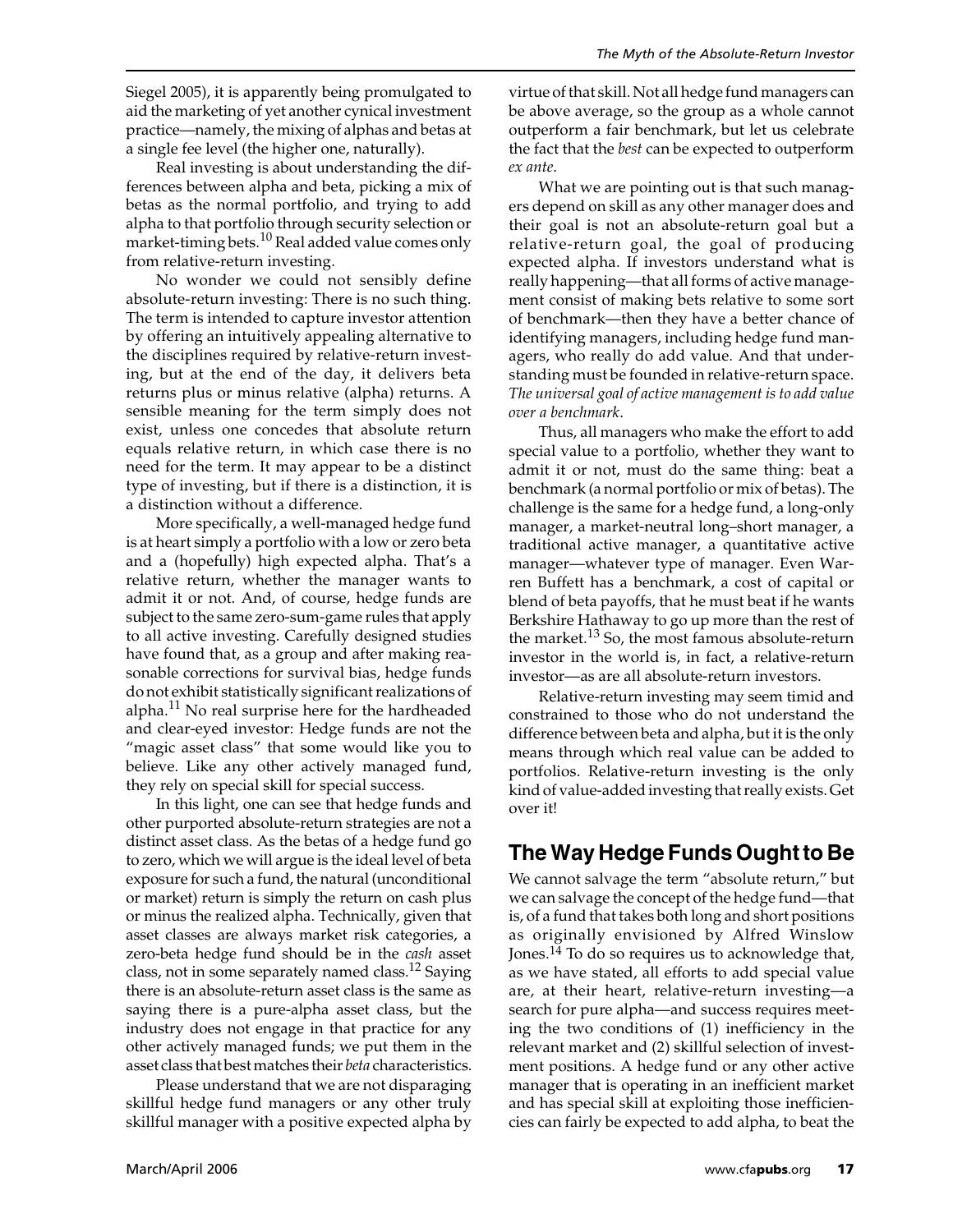great zero-sum game and, therefore, is a thing of rareness and value.

But hedge funds do have a normal portfolio, a set of exposures they go back to when they do not have any special insights. Sometimes, hedge funds are characterized as having a benchmark of cash. One certainly can imagine a hedge fund for which this is appropriate: The normal portfolio for a hedge fund with no net expected average exposures to any styles, markets, or other beta factors could be correctly understood as a zero-beta portfolio, and its benchmark would be cash.<sup>15</sup>

In fact, when data from actual hedge funds are evaluated, most funds show persistent net positive beta exposures over time. On average, the equity beta of long–short equity hedge funds ranges between 0.3 and 0.6, and they also have some beta exposure to bonds. $^{16}$  In effect, most hedge funds normally put fewer dollars into short positions than into long positions, and their net betas do not completely cancel and go to zero.

There is a good reason to have one's long positions offset by short positions in such a manner that they do give a net zero-beta position as the normal portfolio. The reason lies in the proven lack of efficiency of portfolios that are subject to the longonly constraint: For a given level of skill, portfolios constrained to be long only deliver only a fraction of the alpha of an unconstrained or market-neutral portfolio. This principle is explained fully in Grinold and Kahn (2000a, 2000b) and Clarke, de Silva, and Thorley (2002), and it is summarized in Waring and Siegel (2003).

This observation is not casual: It is one of the cornerstones on which modern active management is based. If an investment manager has skill at making investment bets, then that skill is amplified by incorporating the bets in portfolios that are not constrained to hold only long positions or to hold any particular amount of beta. The most efficient portfolio across a set of buy-and-sell signals is for the expected average net beta position to be zero (so that the normal portfolio is zero beta, or cash).

The term in the market for this type of strategy has come to be "market-neutral long–short" investing. The long–short part of the term captures the strategy's hedge fund–like behavior. The marketneutral part makes it clear that a fund following this strategy is beta neutral, truly zero beta. It is like a hedge fund in that it has both long and short positions, but it is significantly better in that it incorporates a clear-eyed view of which part of its return is alpha and which part is beta. Think of a hedge fund but with modern risk-control technology (so that it really does have a net-zero-beta normal portfolio in many dimensions of beta); its benchmark really is cash—that is, the risk-free rate. $17$ 

When risk-control technology is used, the neutrality in beta is, in fact, an expected average neutrality across as many market risk factors as possible, up to and including—and, for the best funds, exceeding—the number of market risk factors in the models sold by such firms as Barra. The term "risk control" is very much evident in the portfolios built by the most skilled practitioners of this form of investing. This approach is in striking contrast to that of traditional hedge fund managers, who, in their resistance to benchmark-relative investing, reject the importance of the difference between beta and alpha in their portfolios and see little or no value in modern risk-control techniques. They completely miss the benefits of this technology: If they were using it, the hedge fund manager (and the fund's investors) could clearly distinguish alpha—the result of skill—from beta.

A high-quality market-neutral long–short fund driven by skillful insights is the highest expression of the art of active management, and it represents what hedged investments ought to be.<sup>18</sup> But traditional hedge funds have a long way to go before they are as desirable an investment as a market-neutral long–short fund that is equally skillfully managed. As risk-control technologies become more widespread, expect to see the better hedge funds adopt them.

### **Conclusion: Pay Alpha Fees Only for Real Alpha!**

We asserted at the beginning that the notion of absolute-return investing has seduced many people into believing that superior returns can be achieved by those with strong views and little or no regard for benchmarks. But why do people think that absolute-return managers exist, and why do they think that such (imaginary) managers ought to earn supercharged returns?

*Because they want to believe!* Beating the market is difficult, and in an environment in which responsible forecasters envision a 7–8 percent annual expected return on equity benchmarks, those who want or need a substantially higher return are looking for an easy solution, for more return and/or less risk. If they are hiring so-called absolute-return managers or setting up an absolute-return "asset class," they must either believe in the magic of the category or be convinced that skill levels are much higher for hedge fund managers than for the mere mortals who run ordinary long-only funds. But the laws of financial gravity have not been abrogated; long–short active return is as much a zero-sum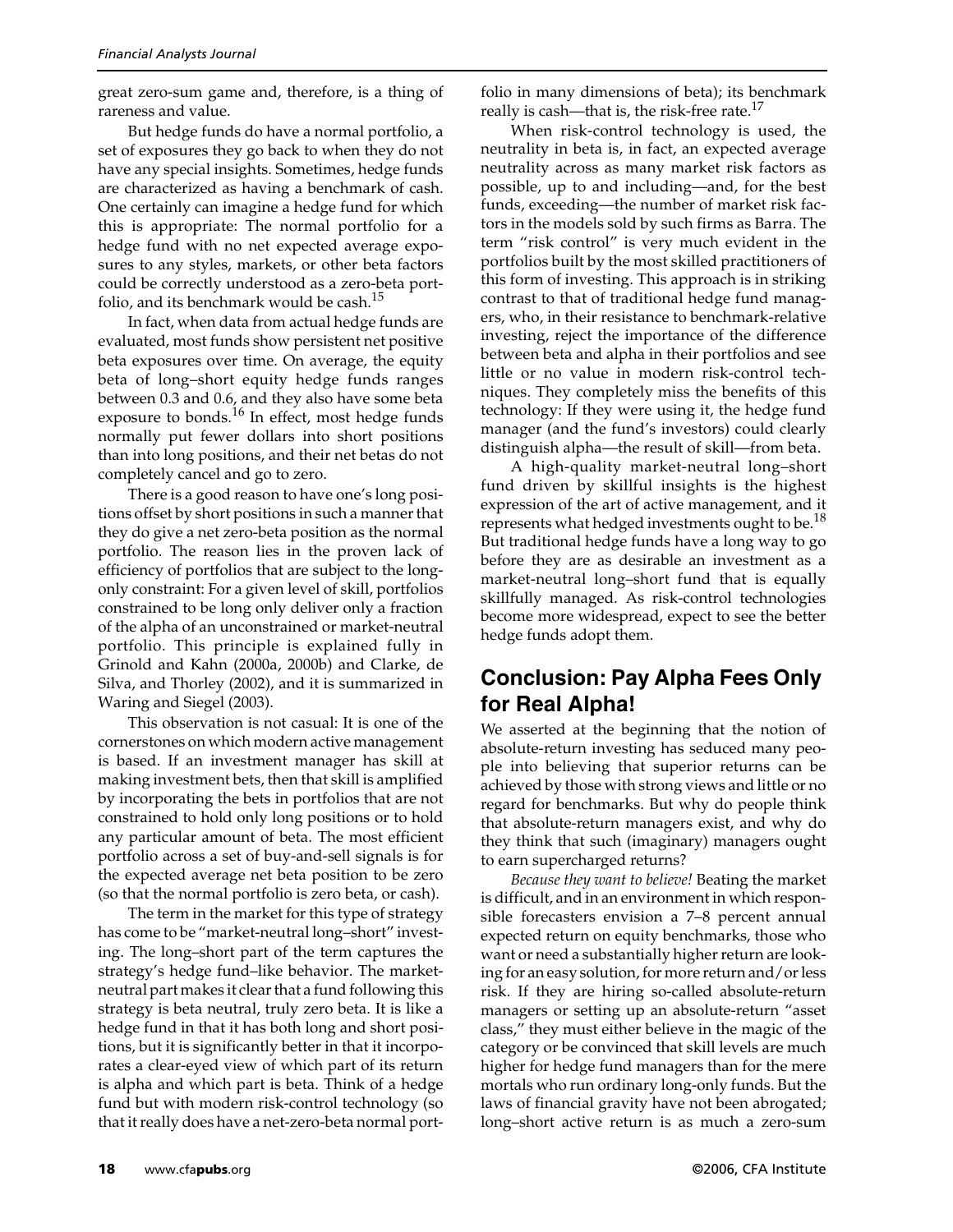game as long-only active return, and a manager needs special skill—not merely average skill—to win the game. It is unlikely that the 8,000-plus (mostly newly minted) hedge fund managers are, on average, all that much more specially skilled than their long-only counterparts—media hype to the contrary.

The solution of hiring highly compensated entrepreneurs who do not feel bound by a benchmark is powerfully marketed. And some of these funds have actually experienced attractive historical returns, which lends support to the faulty conjecture that absolute-return portfolios are intrinsically a better portfolio design (it is common to confuse *realizations* with *expectations* for the future). What investors actually get when they hire one of these would-be absolute-return managers is a variety of market-like or beta exposures (which can be hedged away to a net-zero level but which rarely are in practice) plus (or minus) positive (negative) alphas—as one would obtain with any investment—minus fees and other costs. And, on average, before fees and costs, the absolute-return funds are merely average.

Consider again the notion, from our discussion of defining "absolute return," that absolute-return investing somehow delivers returns that are positive and high regardless of the direction of the market. What is wrong with this notion is that it portrays absolute-return investing as a magic investment approach able to earn outsized total returns with little or no risk of negative returns *simply because the manager disdains benchmarks and may have a low net market exposure* (low beta). Markets do not work like

this, and active management cannot generate returns in this way. A hedge fund will deliver the risk-free rate plus a beta return related to its normal portfolio plus an alpha return that comes from beta timing, security selection, or whatever.

So, the term "absolute-return investing" has no meaning. It misleads the listener into thinking it has substance that it does not have, and in our opinion, the term simply should not be used.

All investing is about managing a bundle of beta and alpha attributes. The investor's goals are to understand the beta exposures of the portfolio and to pay active fees only when the investor expects positive alpha—that is, only for benchmarkbeating performance. Managers, including hedge fund managers, with true expected alpha (from above-average skill) are hard to find, but they do exist. The investor who wants to invest in a hedge fund needs to keep in mind that a given quantity of skill will have the highest alpha payoff if the manager is a market-neutral long–short manager, the modern risk-controlled version of a hedge fund, a version that works hard to have a normal portfolio that is close to zero net beta.

But whether using the modern incarnations of the hedge fund or traditional hedge funds, the investor is looking for special skill at beating benchmarks. By definition, all investors are benchmarkrelative investors.

Beating a benchmark is all that matters; it is the only thing that is worth paying high fees to achieve.

*This article qualifies for 0.5 PD credit.*

#### **Notes**

- 1. Jonathan Hoenig, "How Are You Doing" (26 November 2004): www.smartmoney.com/tradecraft/index.cfm?story =20031126.
- 2. "Absolute Return Funds," Macquarie Bank (accessed 6 December 2004): personal.macquarie.com.au/personal/ investment\_strategies/accelerate\_wealth/alt\_long\_term/ absolute\_return\_funds\_detail.htm.
- 3. "Absolute Return Funds Fact Sheet," Australian Stock Exchange (accessed 7 December 2004): www.asx.com.au/ markets/pdf/HedgeInfoSheet.pdf.
- 4. A return pattern that beats the market in up markets and earns a positive return during down markets could, theoretically, be achieved with a portfolio consisting of the following: the market benchmark plus puts on the market benchmark plus a high expected alpha. (The rub is, of course, the high expected alpha.) Thus, the "strong form" absolute-return payoff, higher than the market and also positive, could be seen as optionlike. But this payoff is still, as is obvious from the components required to construct it, a relative return.
- 5. Full disclosure and fair play require us to note that the capital asset pricing model was independently, and roughly simultaneously, discovered by several other researchers, but Sharpe has been the most prolific and persuasive exponent of it.
- 6. In perfectly efficient markets, the expectation for manager alpha is zero. But with some degree of market inefficiency, a manager of above-average skill can have a positive expected alpha. *Realized* alpha will always have a substantial random component, but for the skillful manager, the mean of the distribution will have risen. We discuss these issues in Waring and Siegel (2003); we don't mean to be glib in skipping over some technical details. Our comments apply in the context of the single-index model, the market model, or the capital asset pricing model, with the caveat that we allow for a positive expected value for alpha under the conditions just stated. For an exposition of these closely related models, see Sharpe, Alexander, and Bailey (1995).
- Returns-based style analysis—an application of multiple regression in which the regressors are the returns on various investment styles or asset-class factors—is the tool most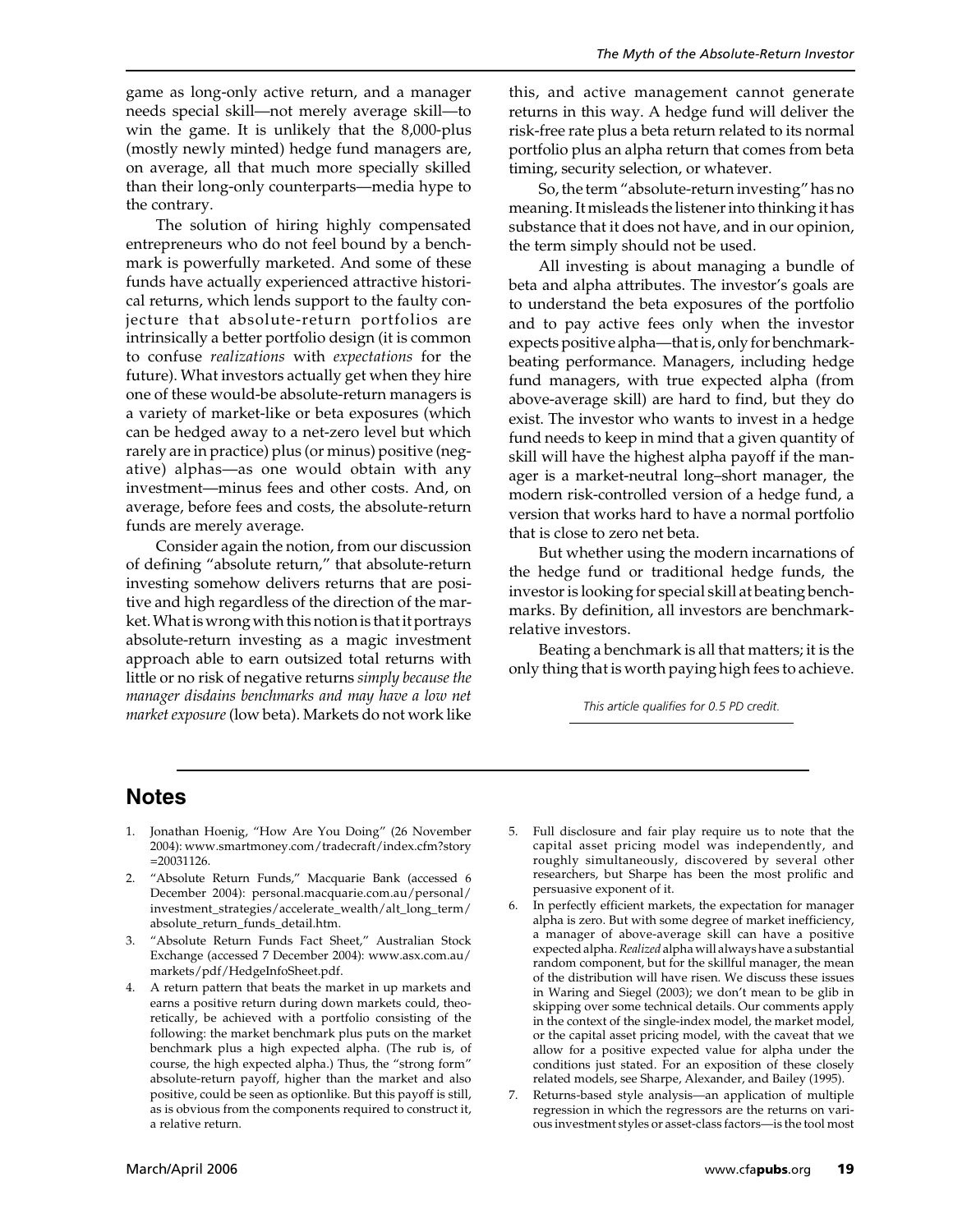widely used to determine the historical mix of betas for a given portfolio, which, in turn, is useful for evaluating the expected future normal portfolio (see Sharpe 1988, 1992). Holdings-based style analysis may be used to achieve similar goals.

- 8. An example of a recipe-driven portfolio, one that provides exposure to exotic beta, might be a merger arbitrage strategy that involves annually buying the top 10 (by market capitalization) acquisition target companies each year and selling the acquiring companies short. Note that such a strategy, like most exotic-beta strategies, cannot be completely passive. One cannot know until the end of the year which deals will be in the top 10; one needs to figure out when exactly to place the trades, and other decisions need to be made. Thus, exotic beta cannot typically be delivered at the extremely low fees that apply to traditional index funds.
- 9. Beta timing is sometimes called "tactical asset allocation" and sometimes (often with an unfairly pejorative tone) "market timing." Beta-timing decisions consist of moving the beta position away from the normal portfolio's beta position to capture a gain from being underweight when the market underperforms or overweight when the market outperforms its equilibrium expectations.
- 10. Market timing can be regarded as trying to add alpha relative to a benchmark consisting of a fixed mix of betas (a normal portfolio) by timing among the beta exposures.
- 11. See, in particular, Asness, Krail, and Liew (2001). Using the ordinary market model, Asness et al. calculated positive, significant alphas (*t*-statistics of +2 or more) for two out of nine strategies, negative alphas for two out of nine, and positive but not significant alphas for the remaining five. The aggregate of all nine strategies had an alpha *t*-statistic of 0.76. These results are for data from Credit Suisse First Boston/Tremont for the period January 1994 through September 2000. Using a Dimson–Scholes–Williams adjusted market model (that is, a model with the led and lagged market returns as additional regressors), Asness et al. found the alphas to be positive and significant for two of nine strategies, positive and insignificant for one, and negative for the others (Dimson 1979; Scholes and Williams 1977). The aggregate alpha *t*-statistic was also negative. Marketneutral equity funds had the highest alpha *t*-statistics in both tests. Hedge fund enthusiasts argue that the average hedge fund manager may actually be above average because the high compensation and freedom of the strategy attracts the "best" managers. They can then take money away from boring old long-only institutional, retail, and other "dumb" investors. Not much real meat covers the bones of either argument; there are simply too many hedge fund managers with too much money under management to claim credibly that they are, as a class, extraordinarily

skillful. And the academic studies do not support the reality of persistent true alphas from hedge funds.

- 12. Perhaps not many organizations would put their hedge funds in the cash asset class. Because of their highly volatile active returns and their relative lack of liquidity (they are useless as collateral for a futures position, for example), hedge funds simply do not seem to fit this category, even though they do. Asset classes are typically defined as fully diversified market segments (betas), so an investment with a zero beta is technically a cash-asset-class investment. This observation highlights the need for increased proficiency in alpha–beta separation by institutional investors. Although hedge funds most naturally fit in the cash asset class, the sensible approach is probably to transport the alpha to some other asset class. Or hedge funds could simply be considered to be in their own category, an asset "class" with a cashlike beta but a highly volatile alpha. (In this case, to be consistent, one should separate the alphas in *all* of the asset classes, for full alpha–beta separation.) We in the industry confuse ourselves when, as in the case of hedge funds, we insist on putting a type of investment in the wrong asset class because of characteristics associated with its alpha.
- 13. A cost of capital is simply the expected return on the market risks in the portfolio; it is the return to the company's beta.
- 14. The investment strategies of hedge fund pioneer Jones were first described in Loomis (1966) and were cited in Brown and Goetzmann (2003). Loomis, in private correspondence, suggested to us that the term "hedge fund" or "hedged fund" may have originated with Benjamin Graham.
- 15. We say "no net expected . . . beta[s]" because hedge fund managers take both long and short positions and the betas from those opposing positions within each beta category may offset each other to a greater or lesser degree. Remember that for establishing the normal portfolio, we are focused on the forward-looking expected average beta positions, not on deviations from them for market-timing purposes.
- 16. See, for example, Asness et al.; Dopfel (2005); Ennis and Sebastian (2003); Malkiel and Saha (2005).
- 17. This portfolio, which starts with zero beta exposures, can then be "equitized" or given any beta exposure or mix of beta exposures that the investor wants (using not only equities) without affecting portfolio efficiency.
- 18. A manager who makes market-timing (beta-timing) bets could be market neutral and risk controlled. Such a manager's expected or average betas would be zero over, say, a market cycle—even if at every given moment, the betas of the portfolio were nonzero. Active beta timing is a legitimate active management discipline, although for some technical reasons, it does demand great skill.

### **References**

Asness, Clifford S., Robert Krail, and John Liew. 2001. "Do Hedge Funds Hedge?" *Journal of Portfolio Management*, vol. 28, no. 1 (Fall):6–19.

Brown, Stephen J., and William N. Goetzmann. 2003. "Hedge Funds with Style." *Journal of Portfolio Management*, vol. 29, no. 2 (Winter):101–112.

Clarke, Roger, Harindra de Silva, and Steven Thorley. 2002. "Portfolio Constraints and the Fundamental Law of Active Management." *Financial Analysts Journal*, vol. 58, no. 5 (September/October):48–66.

Dimson, Elroy. 1979. "Risk Measurement When Shares Are Subject to Infrequent Trading." *Journal of Financial Economics*, vol. 7, no. 2 (June):197–226.

Dopfel, Fred. 2005. "Waiter, What's This Hedge Fund Doing in My Soup? How Hedge Funds Fit into the Institutional Investor's Portfolio." *Investment Insights*, Barclays Global Investors, vol. 8, no. 4 (March).

Ennis, Richard M., and Michael D. Sebastian. 2003. "A Critical Look at the Case for Hedge Funds." *Journal of Portfolio Management*, vol. 29, no. 4 (Summer):103–112.

Grinold, Richard C., and Ronald N. Kahn. 2000a. *Active Portfolio Management*. 2nd ed. New York: McGraw-Hill.

———. 2000b. "The Surprisingly Large Impact of the Long-Only Constraint." *Investment Insights*, Barclays Global Investors, vol. 3, no. 2 (May).